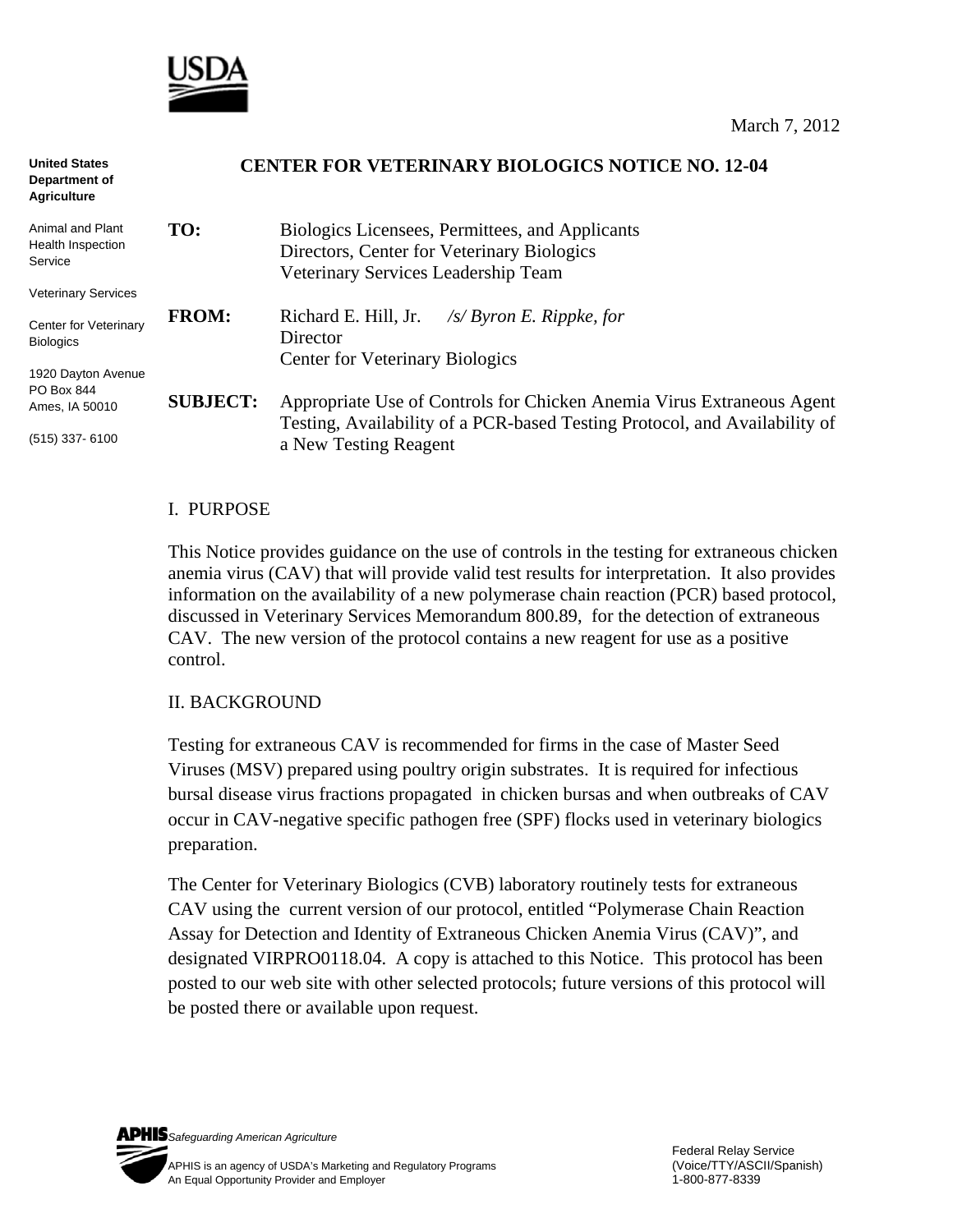## **CENTER FOR VETERINARY BIOLOGICS NOTICE NO. 12-04**  Page 2

The current protocol makes use of internal and external positive controls to allow for the interpretation of negative test results. An internal control is added to the sample material being tested to ensure the sample material does not contain components that will inhibit or interfere with the amplification of CAV DNA. Inhibition of the PCR has been reported in the literature (Soine et al<sup>11</sup>) and observed in our laboratory (6/75 samples tested in Summer/Fall 2010). An external positive control is added to the PCR master mix to ensure amplification of the CAV DNA template by the reaction.

Several recent CAV outbreaks in CAV-negative SPF flocks have resulted in use of the CVB PCR protocol and the CVB's review of bench records provided by licensed firms. It was noted that specifics of the test method were not always on file with the CVB and positive controls were not always incorporated in the testing.

# III. POLICY

When testing for extraneous CAV is conducted, the procedure used should be on file as a Special Outline and acceptable to the Animal and Plant Health Service (APHIS). A procedure acceptable to APHIS should include internal and external positive controls. In the case of a PCR-based test, the results of both the master mix (external control) and a spike for the material being tested (internal control) should be reported with test results relative to the presence or absence of CAV. If another test method is selected and acceptable to APHIS, the results of equivalent controls should be included in the Special Outline and reported.

An example of a procedure acceptable to APHIS has been developed by the CVB laboratory and the current version is documented in VIRPRO0118. In connection with this, a 419 base pair (bp) fragment of CAV, which can be used as an internal or external positive control for the procedure described in VIRPRO0118.04, was developed. Its usefulness for other protocols should be evaluated on a case by case basis. This reagent will be available in limited quantites as it is being incorporated into the PCR protocols selected by firms. After the supply is exhausted, firms will be expected to prepare their own lots. The protocol used to prepare this reagent, entitled "Production of Chicken Anemia Virus (CAV) DNA Positive Control" and designated VIRNPP0001.01, is also attached to this Notice. This will be available on our web site or by request, as well. Updated versions of the protocol will be placed on the web site. If comparable positive controls have been prepared by firms, they should feel free to use them.

 $1$  Soine, C., Watson, S. K., Rybicki, E., Lucio, B., Nordgren, R. M., Parrish, C. R., and Schat, K. A, 1993. Avian Diseases 37: 467‐476